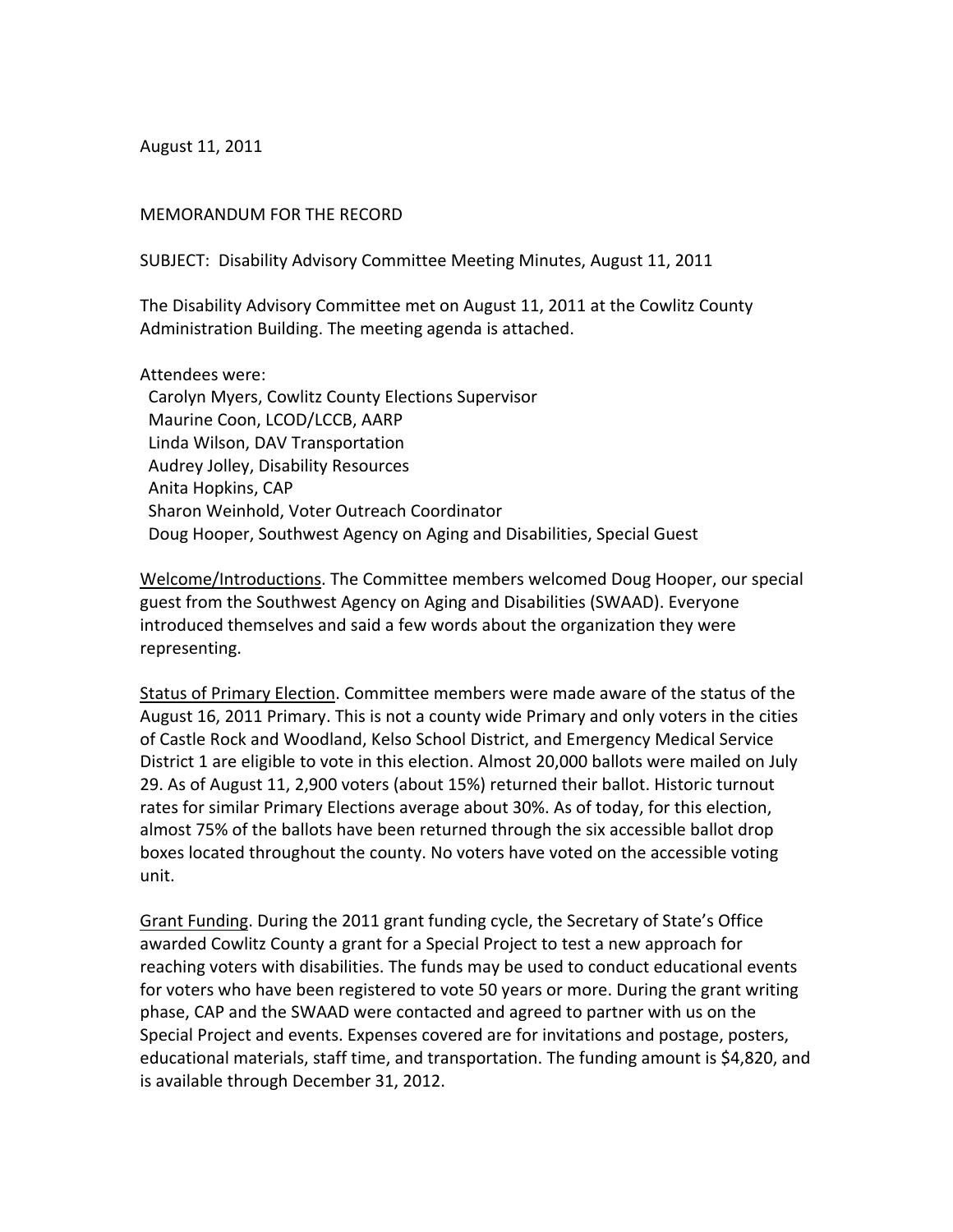## Special Event Planning.

The members spent the remainder of the meeting discussing their vision for the events. An idea is to send invitations to voters who have voted for 50 years or more. Kris Swanson, Cowlitz County Auditor, would be the keynote speaker and congratulate and honor the attendees for their accomplishment. There would be information on accessibility improvements for seniors and voters with disabilities. Attendees, which would include family members and friends of the honorees, would have an opportunity to test the eSlate. Audrey volunteered to demonstrate the eSlate and talk about how easy it is to use. CAP, Anita Hopkins, and SWAAD, Doug Hooper, also would provide information on their programs, e.g., Enrollment, Medicare Awareness, SHEBA, etc.

Members questioned whether any events were already planned that we could piggyback on. Carolyn suggested a large venue will be needed when Kris Swanson speaks at the events. Doug and Anita agreed, and recommended the Elections Office take the lead on those events and CAP and SWAAD would support. Doug has events scheduled in October and November, and the Elections Office is welcome to demonstrate the eSlate and have a resource table to provide educational materials at those events.

The group brainstormed locations where we may want to consider an event. Possible locations mentioned included: Wahkiakum County, Skamania County, Klickitat County, Ryderwood, Silver Lake and Toutle, Kelso, and Longview. For larger events, we would need a venue that could accommodate the attendees such as a retirement home, school, or library. Sharon said she would contact these locations to see if and when space might be available for a large event. Audrey said the First Baptist Church in Kelso might be a location we would want to consider. She added that they have a large seniors group. The Kelso Library was also mentioned as a potential site. Anita suggested a good time might be to link our events to a potluck or meal where there would be a nice turnout. Carolyn added that a grange, the old voting locations, might provide a good venue to bring voters out.

Linda asked if it were possible to bring the eSlate to Veterans living in trailer or mobile home parks, and mentioned TimWa Mobile Home Park in Lexington. We agreed it is possible if there is a community center or central location with electricity where we could bring the eSlate and offer it to all voters at the park.

At the conclusion of the meeting, Doug agreed to provide a schedule of the events he already had planned. Sharon agreed to review the schedule and identify new opportunities at locations that had not already been scheduled. She would try to find venues that could accommodate a large number of attendees.